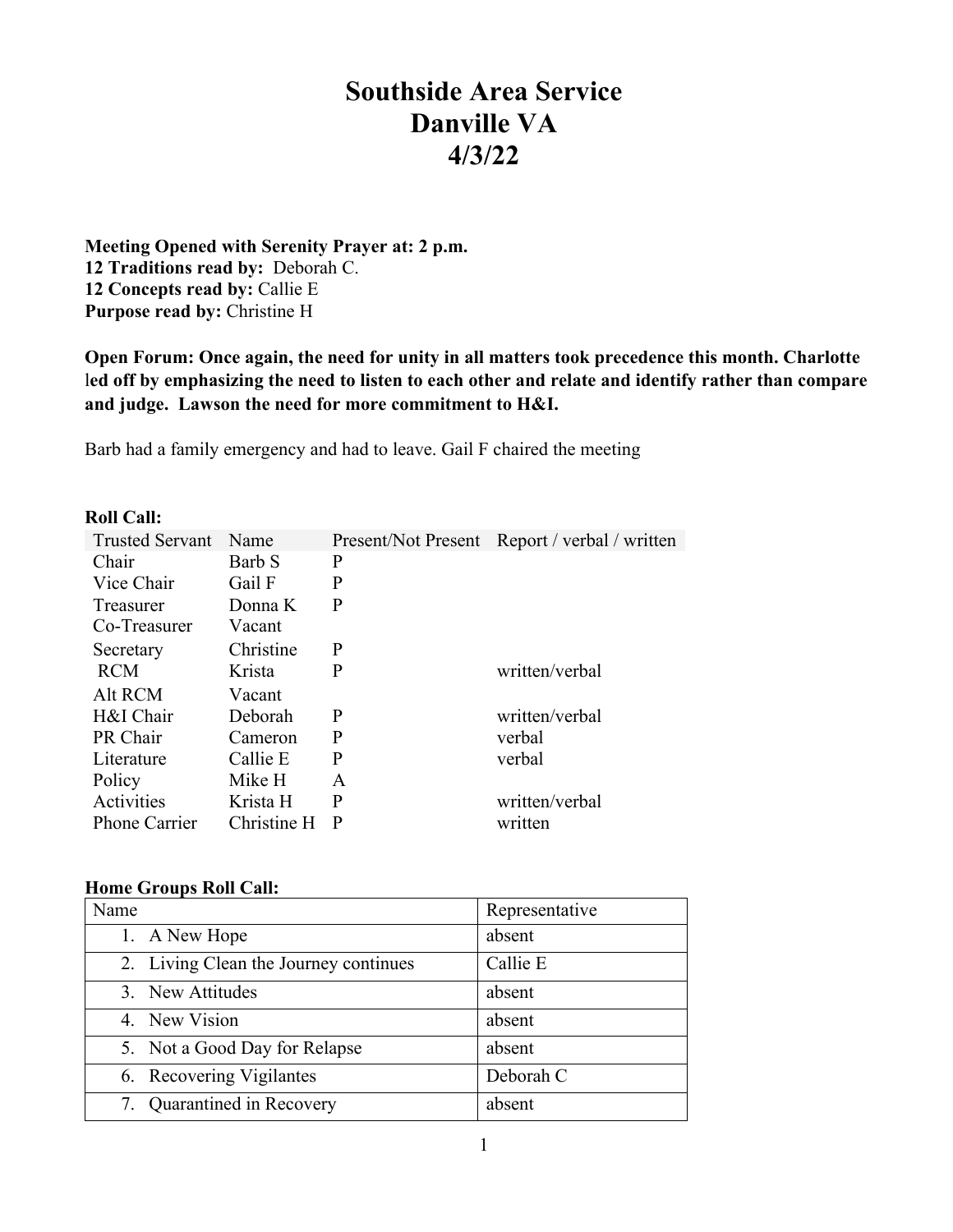| 8. Solutions with Serenity | Charlotte H |
|----------------------------|-------------|
| 9. Steps to Freedom        | absent      |
| 10. Survivors              | Cameron S   |
| 11. Gretna NA              | absent      |
| 12. Necessary Changes      | absent      |

## **Last month's Area Minutes accepted (vote):** Accepted/ All in favor

## **Treasurer's Report: Accepted (vote):** Accepted/ All in favor

## **Chair report:**

Hello Family,

I am very excited to begin this journey as your Chair. Area Chair is a position that I have not yet held and I ask that you be patient with me. To those of you with experience in this position please feel free to offer any knowledge you may have. I am always open to guidance and suggestions. I want our monthly meetings to be a safe place in which we can openly express ourselves and respect each other's opinions. Let us create an atmosphere of love and unity as we come together to fulfill our primary purpose. Let's do this together!!

In Loving Service, Barb S.

### **Vice Chair Report:**

Thank you for allowing me to serve again in Area. I am looking forward to the Spring Fling. If you are coming, please bring a friend, sponsee, or sponsor. It should be a lot of fun. ILS, Gail F.

### **Treasurer's Report:**

Ending balance as of February 28: \$830.98 Treasurer reports still having trouble with passwords. Area received check for \$403 from Helen J, proceeds from New Year's Eve celebration (note – no money was in Activities, so money came from General Fund, so that is where these funds will be earmarked for the General Fund.)

Solutions With Serenity donated \$30; Living Clean donated \$215.96; Recovering Vigilantes donated \$20.

### **RCM Report:**

Hello Family, the GSR Assembly is April 16 & 17, 2022 this event will be held virtually through a zoom platform, the link is on the regional website carna.org. Please let your GSR's know about this event there will be a lot of good information talked about Saturday. I will have more to report in May. In Loving Service Krista H.

### **Alt RCM Report: Vacant**

**H&I Report:**  Greetings,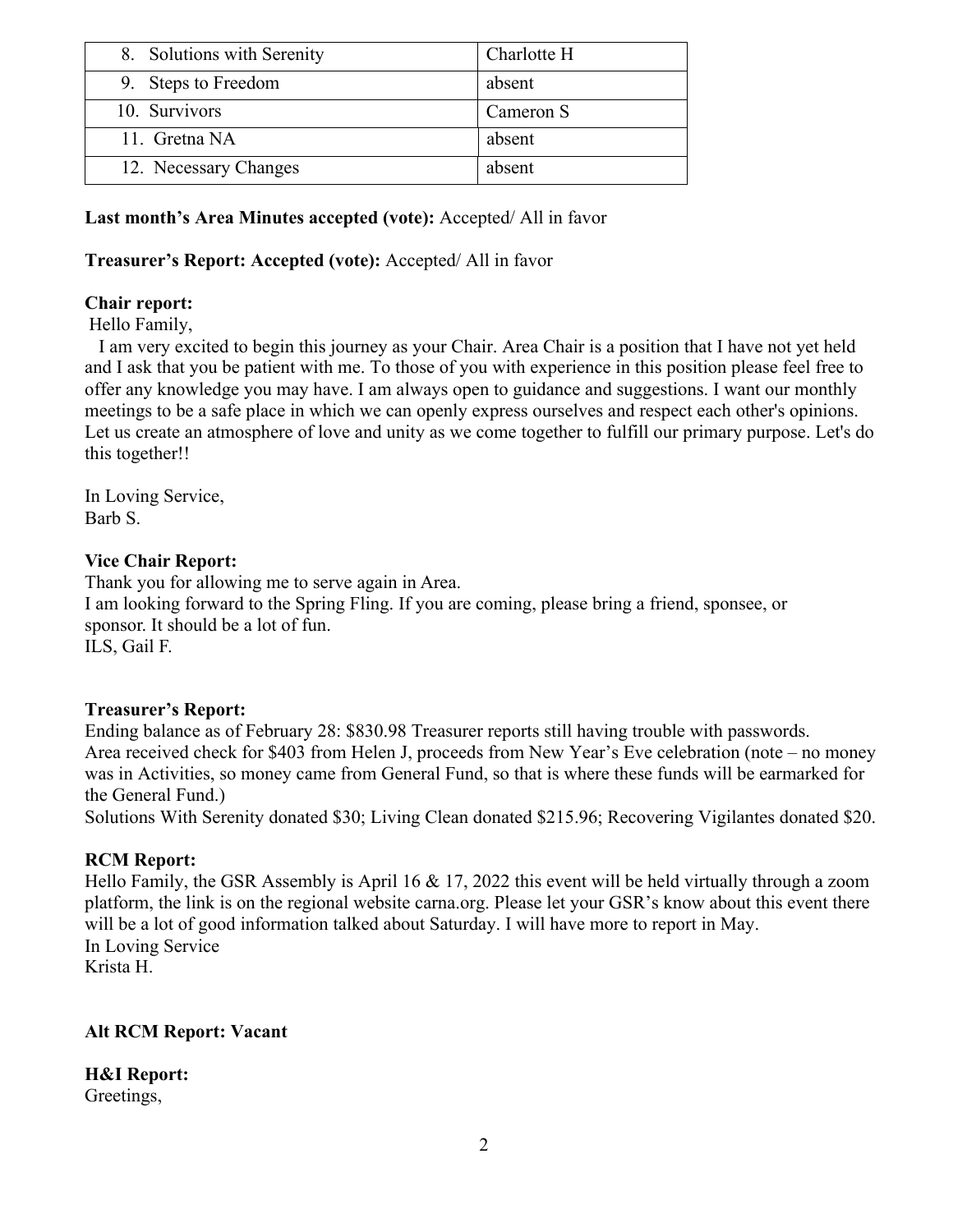We are in need of volunteers who are willing to serve at the Men's jail and the women's Annex. Requirements are 6 months to serve and one year to chair. Our subcommittee was held on March 6th at 1pm with 6 in attendance. We suggested bringing a friend and both sign up as well as sponsor and sponsees. I will be reaching out to our contact person at SV right before our SPRING FLING to let them know we are still interested in coming into the facility. Right now, we are in need of volunteers for our existing commitments so hopefully the Spring fling will bring some willingness.

In loving Service, Deborah C H&I CHAIR

### **Literature:**

Greetings family,

Now that the ASC is meeting in person homegroups can now make their literature orders through Area again to cut down on shipping costs.

In loving service, Callie E

### **Activities:**

Hello Family, the spring fling is set for next Saturday April 9, 2022. We will be serving hot dogs, chips and a drink for a \$5 donation. There will be five speakers, with an H&I presentation and speaker. The 50/50 will be drawn at the end of the event. All covered dishes will be welcomed with food in them. I cannot wait for some food fun and fellowship. In Loving Service Krista H

**PR Report:**

Danville poster day is April 3 at 3:30 pm. There is a need for new meeting lists and new literature. **Phone Carrier Report:** Seven calls, two recovery related

**Policy Chair Report:** No report

**Website Report:** No report

#### **GSR Reports:**

| Name |                               |              |                                                    | Representative Donation Report – Written or Verbal |
|------|-------------------------------|--------------|----------------------------------------------------|----------------------------------------------------|
|      | 1. A New Hope                 |              | \$0                                                |                                                    |
|      | 2. Living Clean               | Callie E.    | \$215.96                                           | written/verbal                                     |
|      | 3. New Attitudes              |              | $\boldsymbol{\mathsf{S}}\,\boldsymbol{\mathsf{0}}$ |                                                    |
|      | 4. New Vision                 |              | $\boldsymbol{\mathsf{S}}\,\boldsymbol{\mathsf{0}}$ |                                                    |
|      | 5. Not A Good Day for Relapse |              | $\boldsymbol{\mathsf{S}}\,\boldsymbol{\mathsf{0}}$ |                                                    |
|      | 6. Recovering Vigilantes      | Deborah C    | \$20                                               | written/verbal                                     |
|      | 7. Quarantined in Recovery    |              | $\boldsymbol{\mathsf{S}}\,\boldsymbol{\mathsf{0}}$ |                                                    |
|      | 9. Solutions with Serenity    | Charlotte H. | \$ 30                                              | written/verbal                                     |
|      | 10. Steps to Freedom          |              | \$0                                                |                                                    |
|      | 11. Survivors                 | Cameron S.   | $\pmb{\mathcal{S}}$ 0                              | verbal                                             |
|      | 12. Necessary Changes         |              | \$0                                                |                                                    |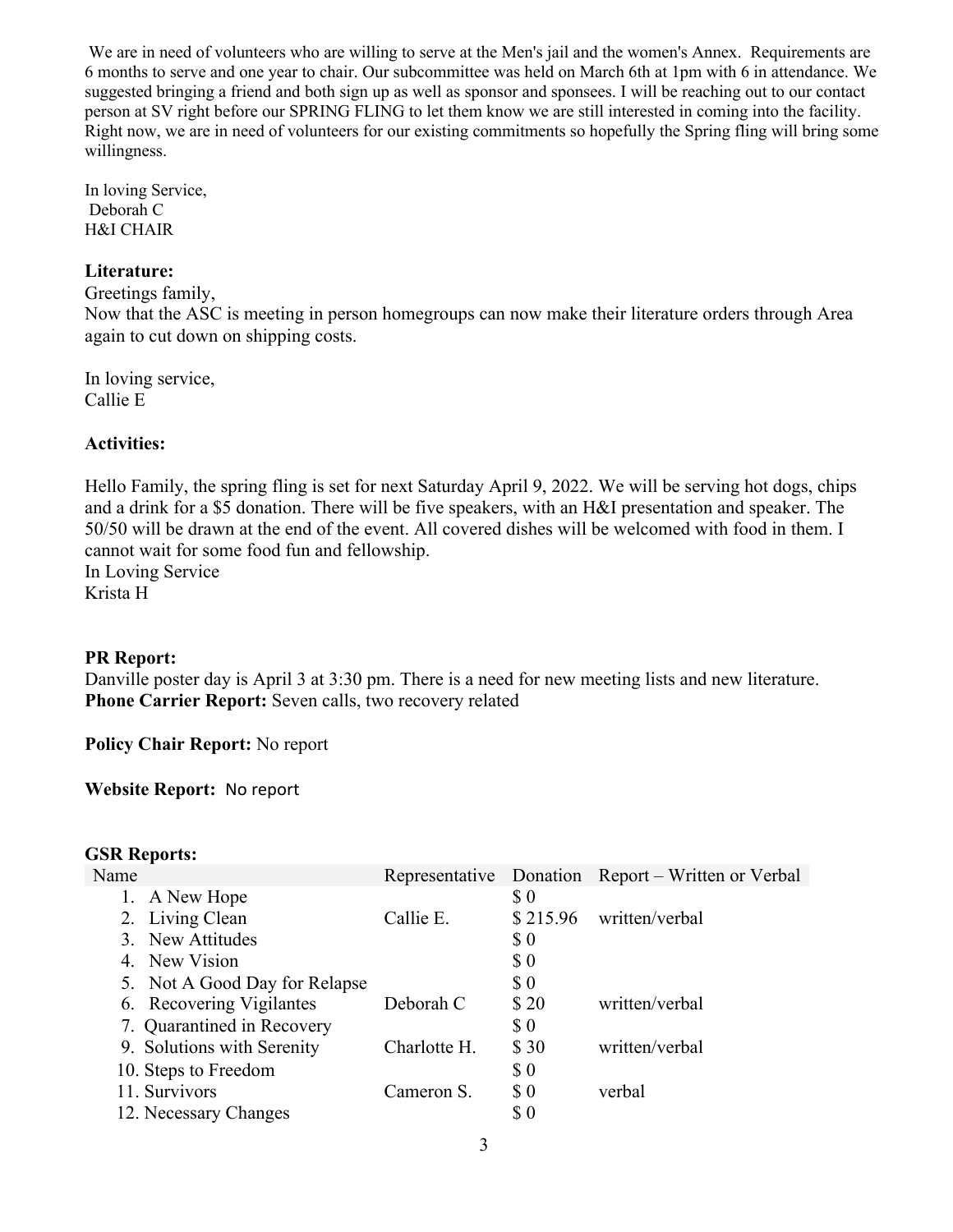## **Living Clean the Journey Continues:**

Gail F celebrates 14 years on April 19. Maryann M celebrates 32 years on May 3. Group donation: \$215.96

## **Recovering Vigilantes:**

Greetings, All is well. Attendance is steady however donations have been down. Vince M will be celebrating 14 years May 11th at 8pm. We have a donation of 20.00. In loving service, Deborah C

### **Solutions With Serenity:**

Good afternoon, Southside Area!

Solutions With Serenity Group of NA is passionate about continuing to carry the message of Narcotics Anonymous to our community and the people that show up to our meetings. As we strive to do this, as difficult as it is to do with only a few dedicated members, we can say that today we are strong and we have a \$30 donation. Also, since we only have one meeting a week, we have some changes. We only have to chair one meeting a week instead of four. We are able to fill our literature racks because we don't have to pay the facility so much. We ask that this Area Body continue to pray and support us. In loving service,

Charlotte H

P.S. Our prudent reserve went down, we haven't established an amount yet. Scottie M is celebrating 12 years on Wednesday, April 6.

### **Old BUSINESS:**

Area reimbursed H&I Chair Deborah C \$75 used to purchase Basic Texts.

# **NEW BUSINESS:**

ASC Treasurer Donna K asked about rent due for ASC meeting facility and a check for \$5 was drafted to cover this.

A request by Kim A to be reimbursed \$62.89 for chili cookoff expenses was tabled until a funds request is presented. The GSRs voted that if the request for funds was not submitted before the event, a refund will not be granted, as that is what is in policy.

Gail F will order the CAR report April 3.

### **Election Results:**

Vice Chair: Gail F (Elected March 2022) Alt RCM: No nominations Alt Treasurer: No Nominations PR:(nominations needed for phone carrier and webservant)